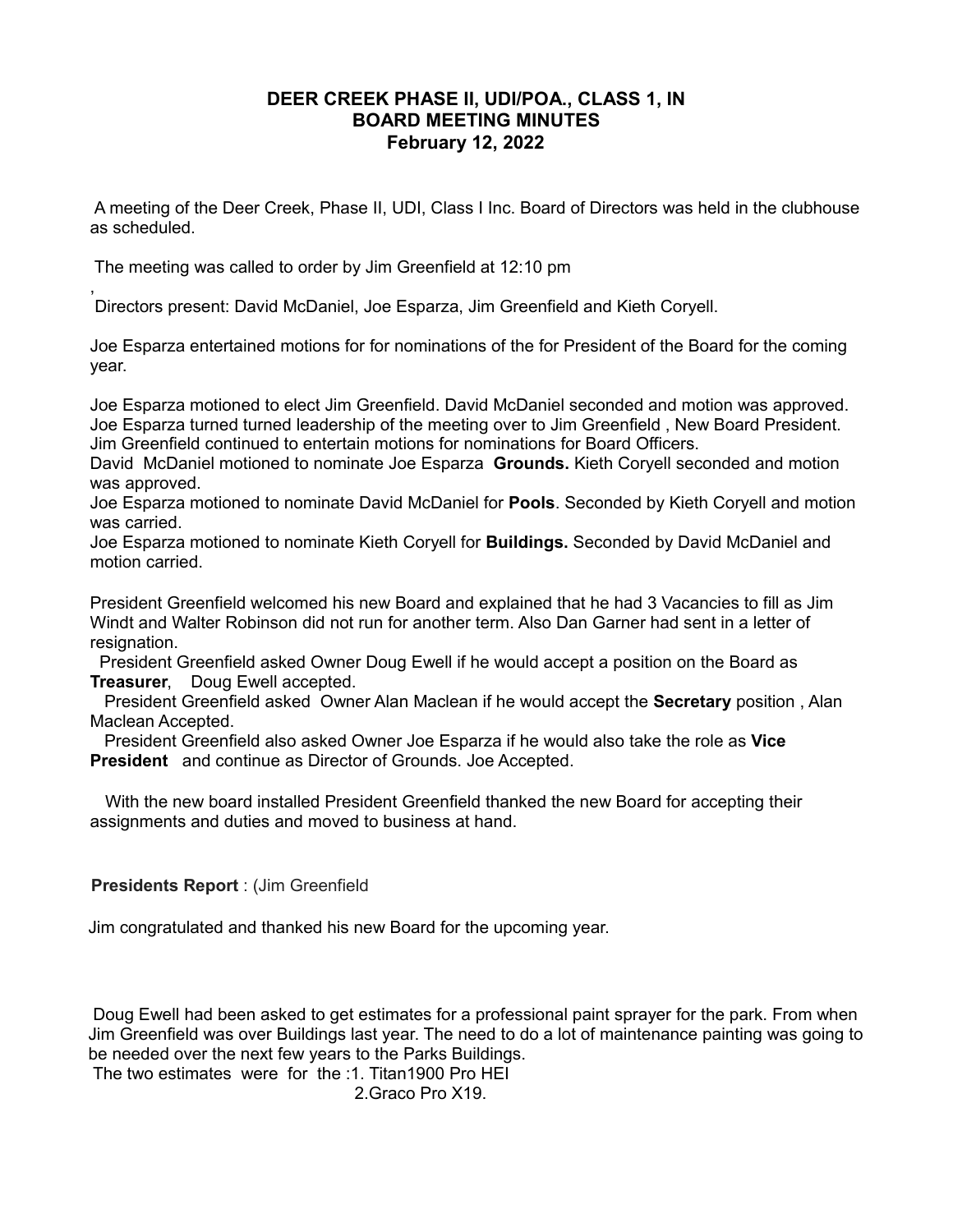## **DEER CREEK PHASE II, UDI/POA., CLASS 1, IN BOARD MEETING MINUTES February 12, 2022**

A Motion was made by Doug Ewell to purchase the Titan Model for a few reasons ,

- 1. 55% less over spray due to HEI Technology
- 2. A 2 year Warranty over standard industry 1year
- 3. Will paint at same speed and allow 500 gallons of paint annually.
- 4. Replacement parts are cheaper.
- 5. Cost Savings of over \$100.00 verses the Graco Pro X1
- 6. Will allow painting to be done 5 to 7 times faster over roller and brush.
- 7. The park has owners that have done this type of painting and have already volunteered to help when needed.

Seconded by Joe Esparza motion carried

A motion to adjourn was made by Jim Greenfield, seconded Doug Ewell. The motion passed unanimously.

Without further business to discuss the meeting was adjourned at 12;45 pm

Respectfully Submitted,

Doug Ewell Board Treasurer